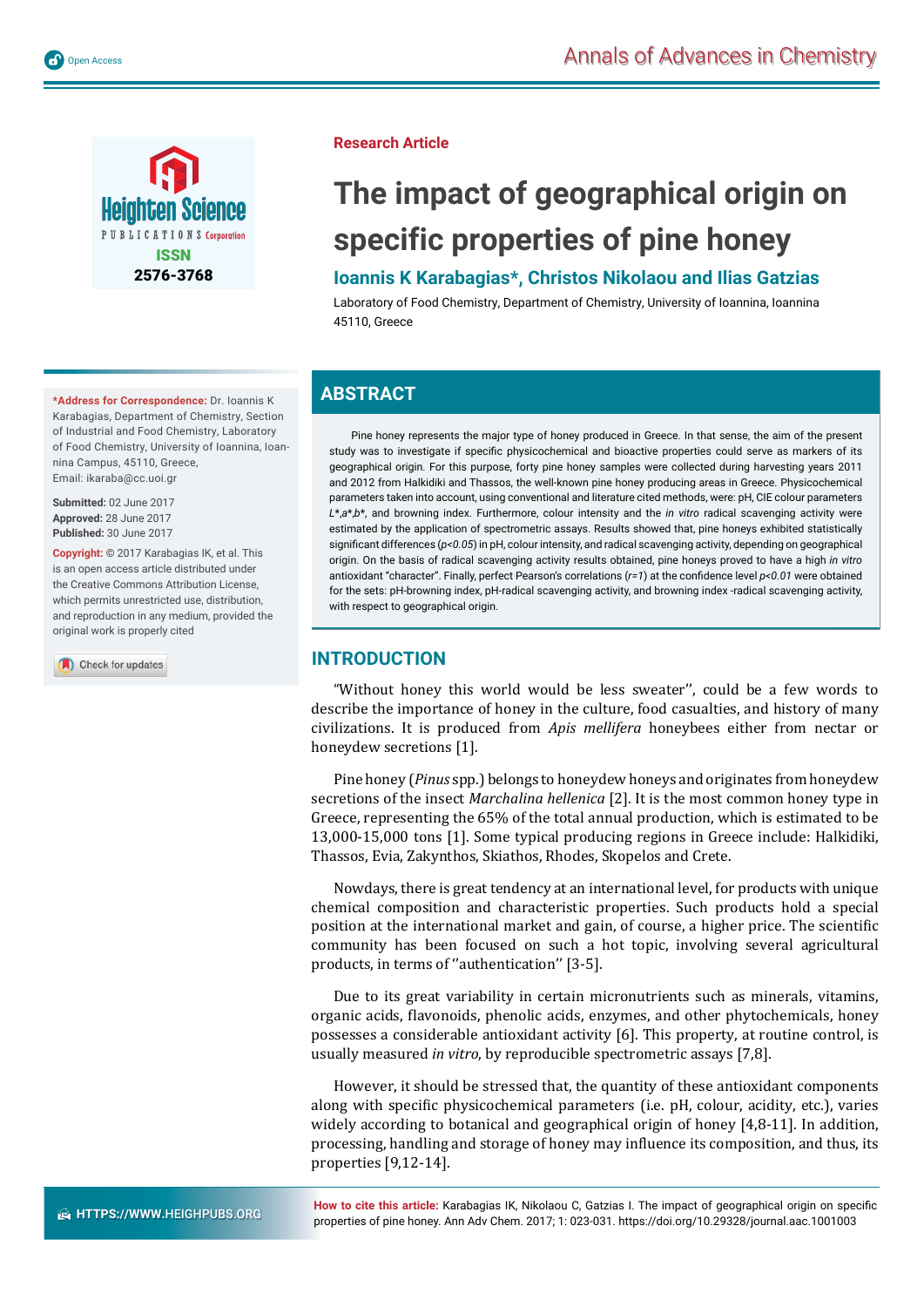

Based on the above, the aim of the present study was to investigate whether geographical origin could affect pH, colour parameters (*L\*, a\*, b\**), browning index, colour intensity, and *in vitro* radical scavenging activity. To the best of our knowledge, data on these specific parameters involving Halkidiki and Thassos regions has not been previously reported. To avoid misleading, it should also be stressed that, experimental data may be generalized at a global research level, and do not involve only the domestic scientific community [4].

## **MATERIALS AND METHODS**

#### **Materials**

**Honey samples:** Forty (N=40) unifloral pine honey samples (*Pinus spp.*) were donated from Attiki Bee Culturing Co. Alex. Pittas S.A, during the harvesting years 2011 and 2012. Honey samples were collected from the major pine production areas in Greece, namely Halkidiki (N=20) (coordinates: 40°20′N 23°30′E) and Thassos (N=20) (coordinates: 40°41′N 24°39′E). In order to ensure the botanical origin of pine honey samples, the melissopalynological analysis was applied according to a previous work [1]. All honey samples were stored in glass containers, shipped to the laboratory, and maintained at 4±1 °C until analyses.

**Reagents and solutions:** 2,2-Diphenyl-1-picrylhydrazyl (DPPH), was purchased from Sigma-Aldrich (Germany). Methanol and acetate buffer (CH<sub>3</sub>COONa\*3H<sub>2</sub>O) were purchased from Merck (KGaA, 64271, Darmstadt, Germany).

#### **Methods**

**pH measurements:** The pH was measured using a Delta OHM, model HD 3456.2, pH-meter (Padova, Italy) with a precision of  $\pm$  0.002 pH units in a solution of 10 g honey in 75 mL of  $\mathrm{CO}_2$  free distilled water [15]. All measurements were performed in duplicate (n=2).

### **Determination of CIE colour parameters**

CIE colour parameter values *L\**, *a\**, and *b\**, were measured in an aqueous honey solution [1]. In the CIE  $L^*a^*b^*$  uniform colour space, the colour coordinates are:  $L^*$ (lightness),  $a^*$ (red/green coordinate), with  $+a^*$  indicating red, and  $-a^*$  indicating green; and *b\** (yellow/blue coordinate), with +*b\** indicating yellow, and -*b\** indicating blue. The *L<sup>\*</sup>*, *a<sup>\*</sup>*, and *b*<sup>\*</sup> coordinate axis defines the three dimensional CIE colour space. Thus, if the *L\**, *a\**, and *b\** coordinates are known, colour is located in a quadrant [16]. Every value is the average of six determinations (n=6).

### **Determination of browning index values**

The browning index (BI) was calculated using *L\**, *a\**, *b\** values according to Kortei et al. [16]: BI = [100 (X- 0.31)]/0.17 (Eq. 1),

Where: X = (*a\** + 1.75 *L\**) / (5.645 *L\** + *a\** - 3.012 *b\**).

BI represents the purity of brown colour and is considered as an important parameter associated with browning effects. For example, thermal treatment causes browning development in honey. Every value is the average of six determinations  $(n=6)$ .

## **Determination of colour intensity: ABS**450

Honey was diluted to a 50% (w/v) with warm water (fixed temperature 45°C) (AREX Heating Magnetic Stirrer, VTF Digital Thermoregulator, VELP Scientifica, Via Stazione, 16, 20865 Usmate Velate Monza e Brianza, Italy) sonicated (*Elma*, *Elmasonic* model S 10H, Germany) for 5 min and filtered using Whatman filters (CAT. No. 6780-2504, UK) with a pore size of 0.45  $\mu$ m, to remove any solid particles. The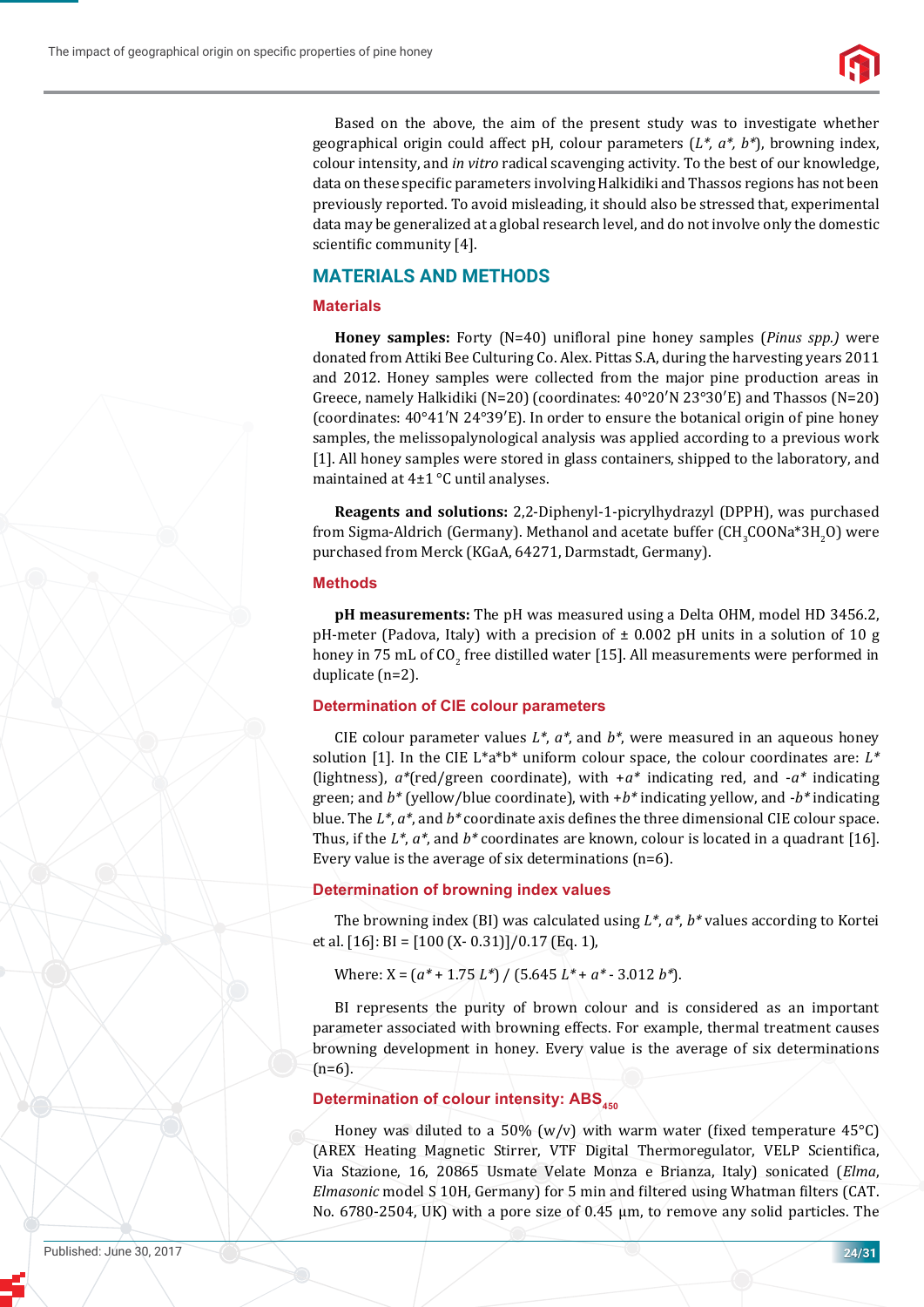

net absorbance was defined as the difference between spectrometric absorbance at 450 and 720 nm. The colour intensity (ABS $_{450}$  of honey, evaluates the contribution of coloured phytochemicals (carotenoids, ϐlavonoids) to the development of a distinguishable colour. Results were expressed as mAU [8]. Every value is the average of three determinations (n=3).

## *In vitro* **estimation of radical scavenging activity (% RSA)**

a) Preparation of [DPPH**·**] free radical standard solution

A standard solution of [DPPH**·**] 1.12x10−4 mol/L (M) was prepared by dissolving 0.0044 g of the free radical [DPPH**·**] in 100 mL methanol according to Karabagias et al. [8].

b) Preparation of [DPPH**·**] free radical calibration curve

A calibration curve of concentration versus absorbance of DPPH was prepared using methanol, according to Karabagias et al. [8]. Parameters such as the % decrease in [DPPH**·**] free radical absorbance (% RSA), % decrease in [DPPH**·**] free radical concentration, % [DPPH**·**] remaining of the mixture obtained by the addition of honey solution when the reaction reached plateau (4h), were estimated by the above calibration curve [8].

c) Determination of radical scavenging activity (% RSA)

The radical scavenging activity of aqueous pine honey solutions was calculated *in vitro* using the DPPH assay according to the method of Karabagias et al. [8]. The absorbance of the reaction mixture was measured at 517 nm after 4h, in a UV/VIS Spectrometer (PerkinElmer, Lambda 25, USA).

[DPPH•] acts as a monitor/screener of chemical reactions involving radicals, while it serves as a common antioxidant assay [7,8]. Therefore, the reduction rate of a chemical reaction upon addition of [DPPH•], is used as an indicator of the radical nature of that reaction. Because of a strong absorption band centered at 517 nm, the [DPPH•] radical has a deep violet color in solution and it becomes colorless or pale yellow, when neutralized, by the action of i.e. antioxidant components (Figure 1).

The [DPPH**·**] radical scavenging activity was calculated using the following equation: %RSA= A<sub>0</sub>-A<sub>t</sub>/A<sub>0</sub> x 100 (Eq.2), where A<sub>0</sub> is the initial absorbance of the [DPPH·] free radical standard solution and at is the absorbance of remaining [DPPH**·**] free radical after reaction with honey water soluble antioxidants, at steady state (t, plateau=4h). For this antioxidant test, methanol and acetate buffer  $(2:1, v/v)$  were used as the blank. Each analysis was run in triplicate (n=3).



**Figure 1:** Water soluble components of pine honey possess antioxidant activity.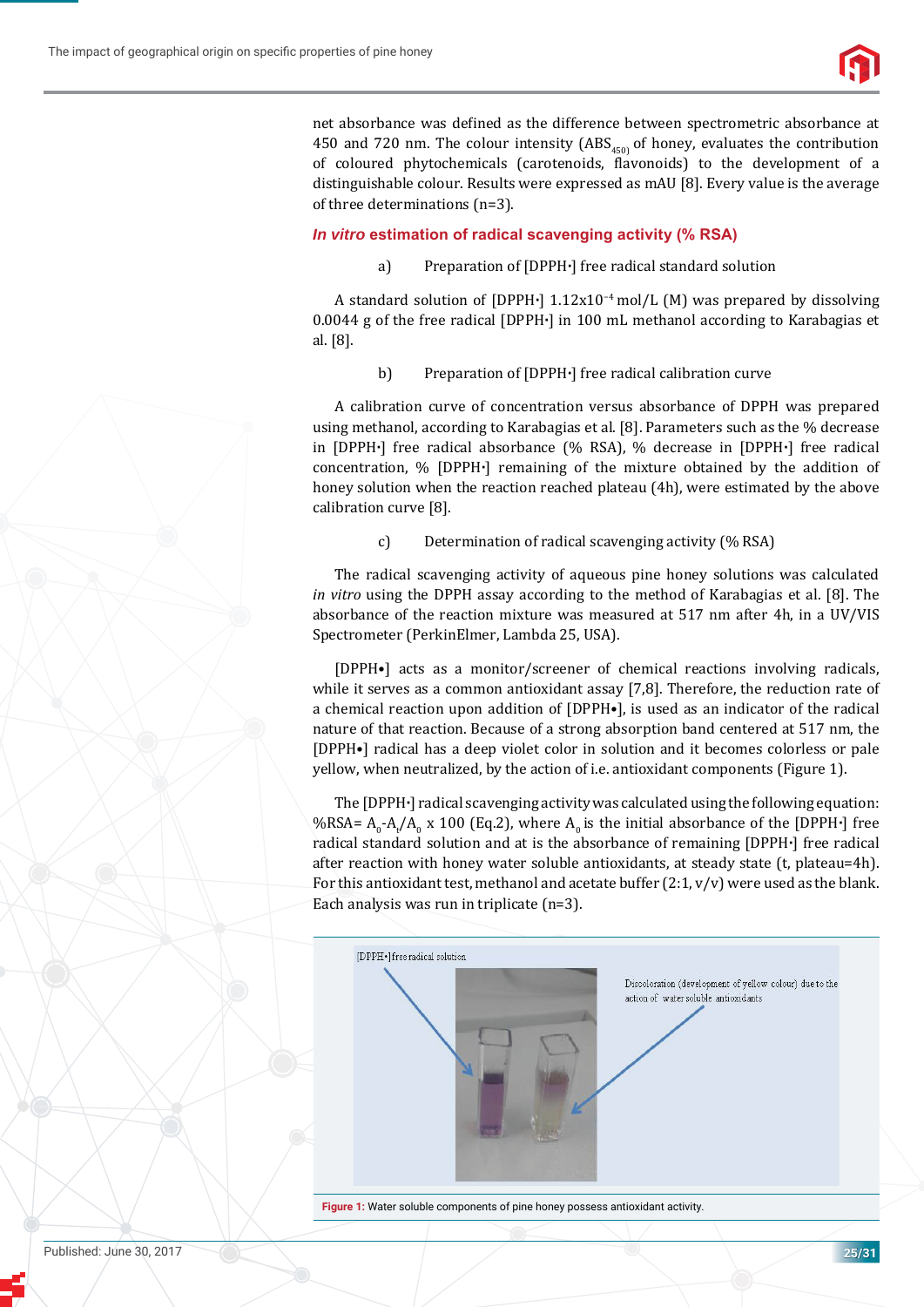

## **STATISTICAL ANALYSIS**

One sample t*-*test was applied to the average values of the investigated parameters, in order to test the impact of geographical origin, at the confidence level  $p$ <0.05. Correlations were obtained by Pearson's correlation coefficient (*r*), at the confidence level *p*<0.05. Statistical treatment of data was accomplished using the SPSS v.22.0 statistics software.

## **RESULTS**

### **Melissopalynological analysis**

Fungal spores from *Coleosporium* were found in all pine honey samples from Halkidiki and Thassos. Greek pine honeys had a relatively few honeydew elements and large numbers of pollen grains, which resulted in a honeydew element per pollen grain ratio (HDE/P) <3. Present results are typical of Greek pine honeys based on previously reported studies [17].

#### **Physicochemical parameter analysis**

In tables 1 and 2, are shown full data regarding the parameters determined in pine honeys, according to geographical origin.

#### **The impact of geographical origin on pH values of pine honeys**

pH recorded variations among samples of the same and different geographical origin. In general, pine honeys from Thassos region recorded lower pH values than those from Halkidiki region. Application of statistical analysis showed that pH varied significantly according to geographical origin ( $p$ <0.05).

## **The impact of geographical origin on CIE L\*, a\*, and b\* colour values of pine honeys**

Results showed that pine honeys from Thassos and Halkidiki regions had green and yellow components (pigments). Furthermore, there were recorded variations in

| <b>Table 1:</b> Physicochemical properties of pine honeys from Thassos. |                        |      |       |         |       |       |                                   |       |  |  |  |
|-------------------------------------------------------------------------|------------------------|------|-------|---------|-------|-------|-----------------------------------|-------|--|--|--|
| <b>Geographical origin</b>                                              | <b>Harvesting year</b> | pH   | $L^*$ | $a^*$   | $b*$  | BI    | <b>Colour</b><br><b>Intensity</b> | % RSA |  |  |  |
| Thassos                                                                 | 2011                   | 4.81 | 71.33 | $-3.04$ | 13.35 | 16.98 | 399                               | 39.14 |  |  |  |
| Thassos                                                                 | 2011                   | 5.10 | 71.76 | $-4.33$ | 19.02 | 15.47 | 302                               | 29.92 |  |  |  |
| Thassos                                                                 | 2011                   | 4.49 | 69.46 | $-3.65$ | 22.52 | 16.81 | 564                               | 35.66 |  |  |  |
| Thassos                                                                 | 2011                   | 4.48 | 69.19 | $-3.69$ | 22.88 | 16.84 | 569                               | 38.73 |  |  |  |
| Thassos                                                                 | 2011                   | 4.46 | 67.89 | $-3.40$ | 23.00 | 17.53 | 545                               | 50.41 |  |  |  |
| Thassos                                                                 | 2011                   | 4.46 | 69.92 | $-3.44$ | 20.22 | 16.92 | 526                               | 50.82 |  |  |  |
| Thassos                                                                 | 2011                   | 4.46 | 69.08 | $-3.82$ | 24.51 | 16.72 | 528                               | 48.98 |  |  |  |
| Thassos                                                                 | 2011                   | 4.46 | 69.07 | $-3.44$ | 23.53 | 17.16 | 575                               | 36.88 |  |  |  |
| Thassos                                                                 | 2011                   | 4.46 | 70.61 | $-4.06$ | 19.99 | 16.06 | 588                               | 45.91 |  |  |  |
| Thassos                                                                 | 2011                   | 4.43 | 68.74 | $-3.36$ | 23.60 | 17.34 | 500                               | 37.50 |  |  |  |
| Thassos                                                                 | 2012                   | 4.96 | 60.94 | $-1.23$ | 40.08 | 22.59 | 690                               | 48.77 |  |  |  |
| Thassos                                                                 | 2012                   | 5.09 | 62.67 | $-2.69$ | 36.56 | 20.08 | 647                               | 53.48 |  |  |  |
| Thassos                                                                 | 2012                   | 4.67 | 62.13 | $-2.03$ | 36.17 | 21.10 | 572                               | 60.46 |  |  |  |
| Thassos                                                                 | 2012                   | 5.58 | 69.99 | $-4.83$ | 29.16 | 15.35 | 493                               | 44.26 |  |  |  |
| Thassos                                                                 | 2012                   | 5.03 | 63.90 | $-3.25$ | 35.66 | 18.96 | 329                               | 60.25 |  |  |  |
| Thassos                                                                 | 2012                   | 4.82 | 67.50 | $-3.74$ | 21.28 | 17.25 | 668                               | 36.88 |  |  |  |
| Thassos                                                                 | 2012                   | 4.80 | 67.73 | $-3.78$ | 23.28 | 17.14 | 360                               | 40.37 |  |  |  |
| Thassos                                                                 | 2012                   | 4.78 | 69.29 | $-4.94$ | 24.16 | 15.40 | 389                               | 47.75 |  |  |  |
| Thassos                                                                 | 2012                   | 4.81 | 63.04 | $-2.45$ | 35.03 | 20.24 | 492                               | 51.84 |  |  |  |
| Thassos                                                                 | 2012                   | 4.82 | 62.21 | $-1.75$ | 36.65 | 21.42 | 595                               | 71.72 |  |  |  |
|                                                                         | Average                | 4.75 | 67.32 | $-3.35$ | 26.53 | 17.87 | 516.55                            | 46.49 |  |  |  |
|                                                                         | ±SD                    | 0.30 | 3.45  | 0.95    | 7.48  | 2.12  | 110.28                            | 10.16 |  |  |  |

Comparison of average values by one sample t-test (*p<0.05*). SD: standard deviation.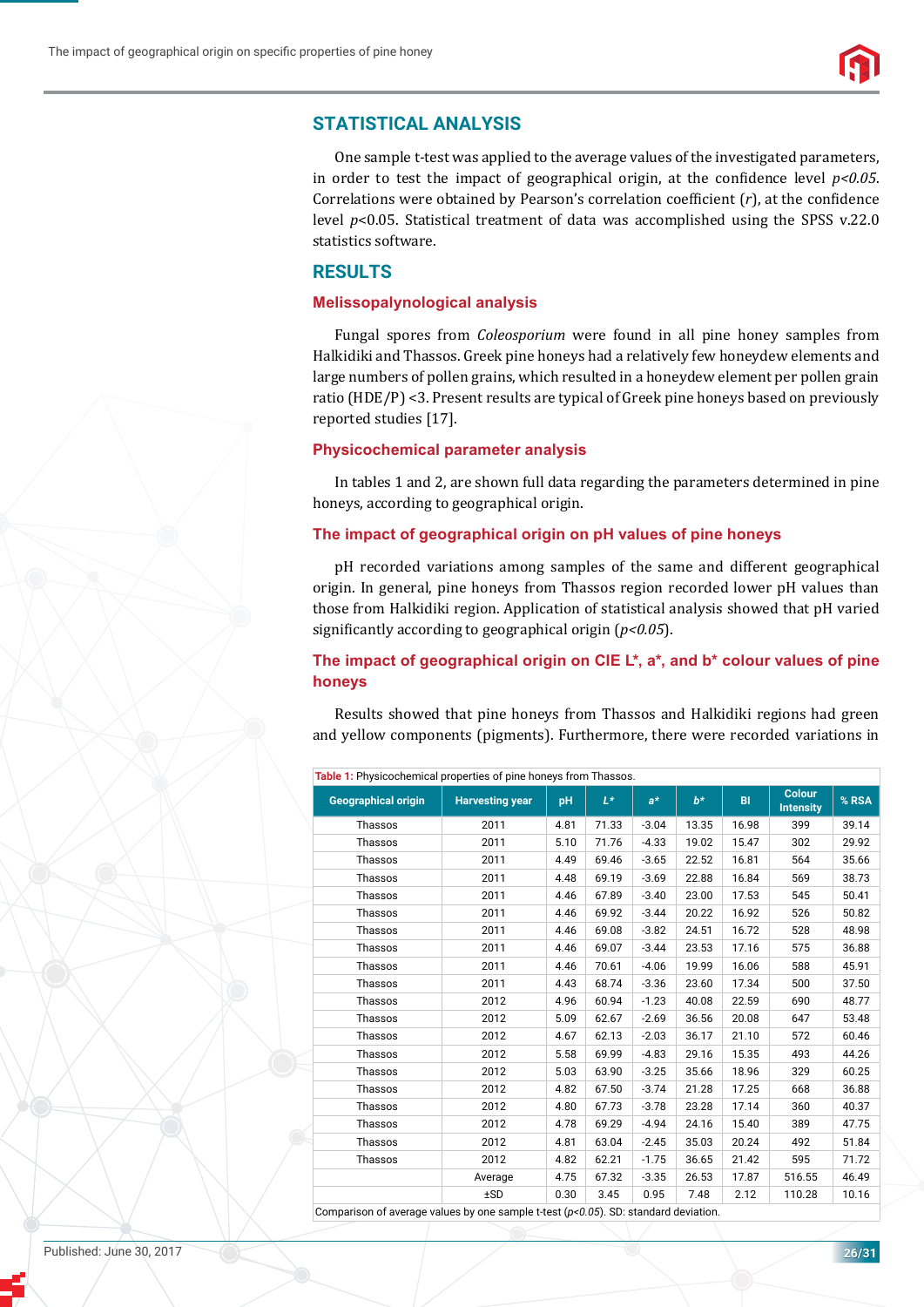

| Table 2: Physicochemical properties of pine honeys from Halkidiki. |                        |      |       |         |       |       |                         |       |  |  |  |  |
|--------------------------------------------------------------------|------------------------|------|-------|---------|-------|-------|-------------------------|-------|--|--|--|--|
| <b>Geographical origin</b>                                         | <b>Harvesting year</b> | pH   | $L^*$ | $a^*$   | $b^*$ | BI    | <b>Colour Intensity</b> | % RSA |  |  |  |  |
| Halkidiki                                                          | 2011                   | 5.08 | 71.30 | $-3.58$ | 14.28 | 16.40 | 281                     | 60.71 |  |  |  |  |
| Halkidiki                                                          | 2011                   | 5.27 | 68.74 | $-3.54$ | 16.87 | 17.14 | 328                     | 71.69 |  |  |  |  |
| Halkidiki                                                          | 2011                   | 4.94 | 65.90 | $-3.46$ | 22.38 | 18.06 | 196                     | 69.83 |  |  |  |  |
| Halkidiki                                                          | 2011                   | 4.42 | 72.20 | $-5.06$ | 19.36 | 14.58 | 289                     | 65.16 |  |  |  |  |
| Halkidiki                                                          | 2011                   | 4.60 | 60.79 | $-1.95$ | 30.03 | 21.74 | 252                     | 55.19 |  |  |  |  |
| Halkidiki                                                          | 2011                   | 4.97 | 69.80 | $-4.32$ | 21.42 | 15.98 | 488                     | 58.01 |  |  |  |  |
| Halkidiki                                                          | 2011                   | 4.85 | 68.91 | $-3.70$ | 18.79 | 16.91 | 432                     | 51.56 |  |  |  |  |
| Halkidiki                                                          | 2011                   | 4.93 | 70.61 | $-3.85$ | 16.52 | 16.29 | 273                     | 60.12 |  |  |  |  |
| Halkidiki                                                          | 2011                   | 4.42 | 72.75 | $-4.95$ | 14.89 | 14.58 | 317                     | 79.59 |  |  |  |  |
| Halkidiki                                                          | 2011                   | 4.92 | 70.60 | $-3.91$ | 15.97 | 16.22 | 365                     | 34.54 |  |  |  |  |
| Halkidiki                                                          | 2012                   | 4.73 | 59.21 | $-0.36$ | 40.64 | 24.48 | 460                     | 62.84 |  |  |  |  |
| Halkidiki                                                          | 2012                   | 4.69 | 64.57 | $-2.95$ | 32.35 | 19.10 | 281                     | 59.34 |  |  |  |  |
| Halkidiki                                                          | 2012                   | 4.85 | 62.70 | $-2.07$ | 37.35 | 20.84 | 328                     | 67.47 |  |  |  |  |
| Halkidiki                                                          | 2012                   | 5.78 | 69.26 | $-6.12$ | 33.37 | 14.07 | 196                     | 68.96 |  |  |  |  |
| Halkidiki                                                          | 2012                   | 5.04 | 65.15 | $-2.41$ | 32.04 | 19.55 | 289                     | 69.27 |  |  |  |  |
| Halkidiki                                                          | 2012                   | 4.71 | 64.74 | $-3.45$ | 31.91 | 18.44 | 252                     | 75.06 |  |  |  |  |
| Halkidiki                                                          | 2012                   | 4.94 | 58.25 | 0.95    | 44.55 | 26.66 | 488                     | 73.03 |  |  |  |  |
| Halkidiki                                                          | 2012                   | 4.80 | 60.42 | $-0.36$ | 39.07 | 23.92 | 432                     | 76.86 |  |  |  |  |
| Halkidiki                                                          | 2012                   | 4.81 | 64.47 | $-3.24$ | 33.58 | 18.78 | 273                     | 79.59 |  |  |  |  |
| Halkidiki                                                          | 2012                   | 4.75 | 63.87 | $-0.75$ | 36.07 | 22.00 | 365                     | 77.01 |  |  |  |  |
|                                                                    | Average                | 4.88 | 66.21 | $-2.95$ | 27.57 | 18.79 | 329.25                  | 65.79 |  |  |  |  |
|                                                                    | ±SD                    | 0.30 | 4.48  | 1.77    | 9.77  | 3.52  | 89.73                   | 11.01 |  |  |  |  |





**Figure 2:** Variations in *L\**, *a\**, and *b\** colour parameters according to geographical origin. Same lower case letters indicate no statistically significant differences ( $p > 0.05$ ).

 $L^*$ ,  $a^*$ , and  $b^*$  values among samples of the same and different geographical origin. Application of statistical analysis showed that  $L^*$ ,  $a^*$ , and  $b^*$  colour parameters did not vary significantly according to geographical origin ( $p$  > 0.05) (Figure 2).

## **The impact of geographical origin on browning index values of pine honeys**

Results showed that pine honeys from Thassos region had lower browning index values than those from Halkidiki region. However, the observed differences were not statistically significant (*p*>0.05).

## **The impact of geographical origin on colour intensity values of pine honeys**

Results showed that, there were recorded variations in colour intensity among samples of the same and different geographical origin. In particular, pine honey samples from Thassos region had higher colour intensity values than those from Halkidiki region. It should be stressed that, colour intensity reflects the content of pigments, the most important of which are polyphenols, carotenoids, xanthophylls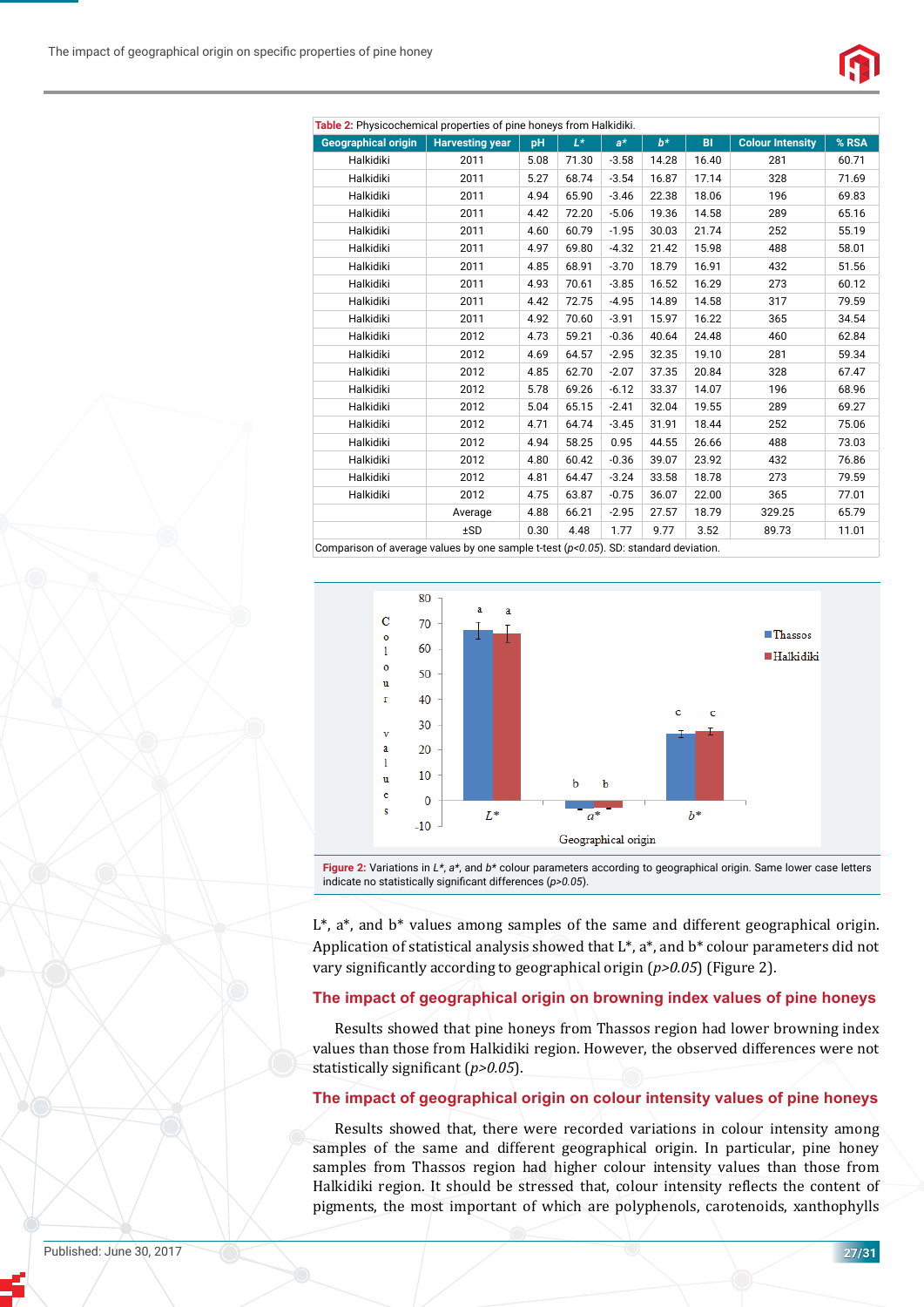

and anthocyanins, that are grouped in water soluble and lipid soluble pigments. These components have been related with considerable antioxidant properties and are characteristic of honey botanical origin [7-9]. Statistical analysis showed that these differences were significant (*p*<0.05).

## **The impact of geographical origin on radical scavenging activity values (%RSA) of pine honeys**

Results showed that, there were recorded variations in %RSA values among samples of the same and different geographical origin. More specifically, pine honey samples from Thassos region had lower %RSA values than those from Halkidiki region. Statistical analysis showed that these differences were statistically significant (*p<0.001*) (Figure 3).

## **DISCUSSION**

pH of honey ranges between 3.40 and 6.40. Such values are low enough to inhibit microorganisms' development [18]. In general, light blossom or nectar honeys have lower pH values than honeydew honeys, due to their lower mineral content [19], Furthermore, it should be stressed that pH values were in agreement with the results reported by Terrab et al. [10] and Eleazu et al. [19], involving Moroccan honeydew and dark coloured Nigerian honeys, respectively. Finally, pH values have been previously reported to be an effective tool for geographical and botanical differentiation of honeydew honeys [1,10].

Colour is a physical property that is immediately apprehended by consumers. In different types of honey, varies from colourless and light yellow, to dark amber or nearly black, sometimes with green or reddish notes [20]. It is closely related to botanical origin, climate and soil conditions. Some authors have reported that pollen, sugars, carotenoids, xanthophylls, anthocyanins, minerals, amino acids, flavonoids, may all inϐluence honey colour [21]. Commission Internationale de l' Eclairage (CIE) system uses parameters *L\**, *a\**, and *b\**, to evaluate colour in numerous foodstuffs. The main advantage of this application is that stimulates the human eye observation when irritated with a specific colour.

In some countries, honey colour influences its price, according to consumers' preferences and support. Generally, light honeys tend to have higher prices in the market, but there are some countries such as Germany, Switzerland, Greece and Turkey where dark honeydew honeys are preferably chosen [22].



**Figure 3:** Variations in radical scavenging activity (%RSA) of pine honeys according to geographical origin. Different lower case letters indicate statistically significant differences ( $p$ <0.001).

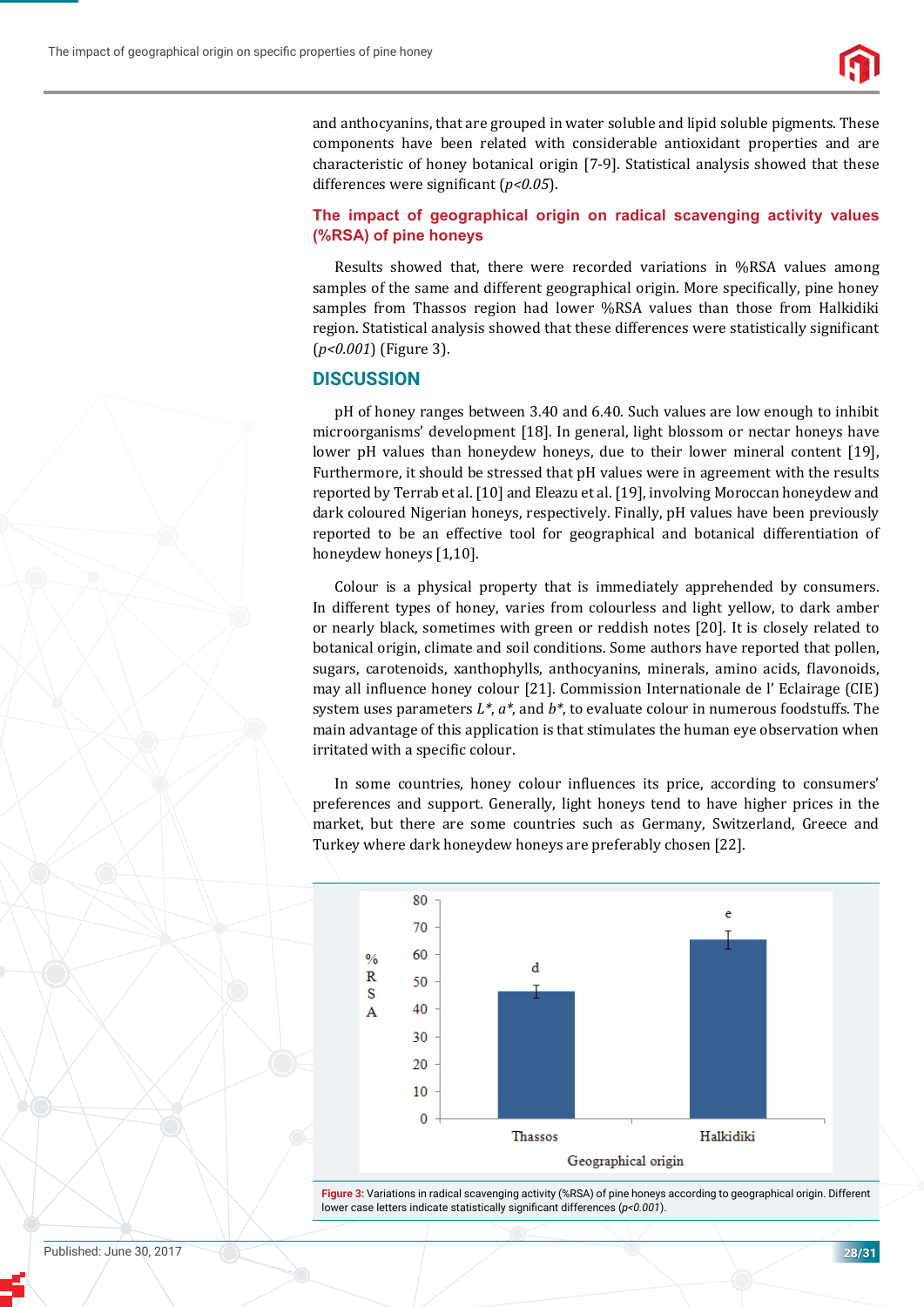

*L\** values were much higher as compared to the work of Escriche et al. [14], involving honeydew honeys from Spain. In addition, present L\* values are higher as compared to those obtained from European honeydew honeys [22]. However, *a\** and *b\** colour parameters of Greek pine honeys were much lower as compared to the aforementioned honeydew honeys [14,22]. In addition, colour parameters have been widely used for the geographical differentiation of honeydew honeys [1,22].

Components that could affect darkening are sugars, nitrogen content, free amino acids and moisture [23]. Browning index, serves as a qualitative criterion that indicates the existence or not of honey thermal processing. If honey is subjected to thermal treatment, the browning index increases with a high rate, due to the formation of nonenzymatic browning during the Maillard reaction [13]. On the other hand, the Maillard reaction depends on a great extent, on sugar and amino acids content, under thermal conditions. Besides, caramelization of sugars or presence of heat sensible compounds during thermal processing may increase BI or develop a dark-brown colour in honey [24]. Present results showed that pine honeys were not thermally treated, since browning index values were much lower as compared to thermal or ultrasound treated commercial honeys [25]. This comprises an additionally quality criterion for Greek pine honeys.

The high colour intensity values obtained for pine honeys are in agreement with those reported for Italian and Slovenian honeydew honeys, respectively [7,11].

The great variability on the content of certain honey micronutrients such as phenolic acids, ϐlavonoids, carotenoids, organic acids, free amino acids, etc., which are documented to have antioxidant activity, results in a considerable variation of radical scavenging activity values, according to geographical and botanical origin. It should also be stressed that, dark coloured honeys possess higher antioxidant activity [7,8,14,26,27].

Pine honeys from Halkidiki recorded radical scavenging activity values in the same range with honeydew honey from Spain [26]. Escriche et al. [14], reported higher radical scavenging activity values for Spanish honeydew honeys, than those of the present study. More recently Sousa et al. [27], documented that *Melliponi subnitida* Ducke honeys from Brazil, possessed considerable radical scavenging activity. The reported values are in excellent agreement with those of the present study, involving pine honeys from Thassos region.

At this point, it should be very important to discuss the perfect Pearson's correlations ( $r=1$ ) ( $p<0.01$ ) obtained for pH vs. BI, pH vs. %RSA, and BI vs. %RSA, with respect to geographical origin of pine honey. Results showed that, by increasing pH, browning index and radical scavenging activity values were increased. The same holds, for browning index values vs. radical scavenging activity values. This is in excellent agreement with the results reported by Turkmen et al. [13] and Escriche et al. [14], eventhough pine honey samples were not subjected to thermal treatment.

Regarding the effectiveness of higher pH values on the increasing trend of %RSA values, it should be proposed that a pH increase in the alkaline region, may favorably act as a medium for the isolation, dimerization, autoxidation, and structure transformation of flavonoids and related compounds that possess antioxidant activity [6].

As an executive summary, results of the present study clearly showed that production area of pine honey has a strong impact on specific physicochemical (pH, colour intensity) and bioactive properties (radical scavenging activity) (*p<0.05*). These differences may be of great interest to both: honey researchers and food industry (producers, exporters, etc.) at domestic and international levels, in terms of authentication and beneficial honey processing practices.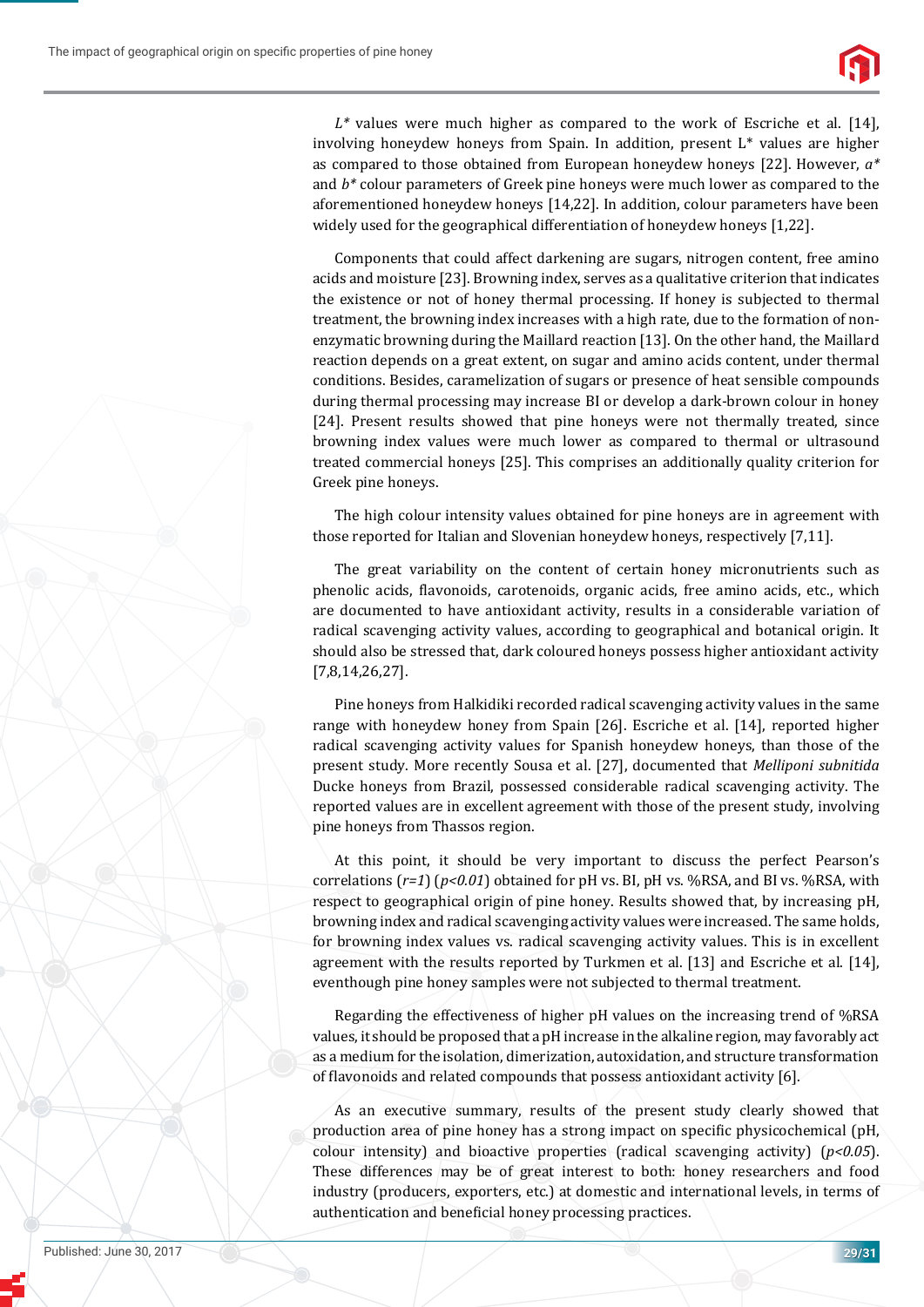## **ACKNOWLEDGMENTS**

The authors are grateful to Attiki Bee Culturing Co., Alex. Pittas S.A, Protomagias 9, Kryoneri 14568, Athens, Greece, for the donation of pine honey samples and to Dr. Sofia Karabournioti for her assistance in the melissopalynological analysis. We also thank Professor Michael G. Kontominas, who provided access to the Laboratory of Food Chemistry, Department of Chemistry, University of Ioannina.

## **REFERENCES**

- 1. Karabagias IK, Badeka A, Kontakos S, Karabournioti S, Kontominas MG. Characterisation and classifi cation of Greek pine honeys according to their geographical origin based on volatiles, physicochemical parameters and chemometrics. Food Chem. 2014; 146: 548-557. **Ref.:**  https://goo.gl/x4S3BR
- 2. Santas L. Insects producing honeydew exploited by bees in Greece. Apidologie. 1983; 14: 93-103. **Ref.:** https://goo.gl/Gcc8HY
- 3. Granato D, de Oliveira CC, Fernandes-Caruso MS, Farah-Nagato LA, Alaburda J. Feasibility of different chemometric techniques to differentiate commercial Brazilian sugarcane spirits based on chemical markers. Food Res Int. 2014; 60: 212-217. **Ref.:** https://goo.gl/YSfyR3
- 4. Karabagias IK, Louppis PA, Karabournioti S, Kontakos S, Papastephanou C, et al. Characterization and geographical discrimination of commercial Citrus spp. honeys produced in different Mediterranean countries based on minerals, volatile compounds and physicochemical parameters, using chemometrics. Food Chem. 2017; 217: 445-455. **Ref.:** https://goo.gl/mfbn2z
- 5. Locher C, Neumann J, Sostaric T. Authentication of honeys of different floral origins *via* highperformance thin-layer chromatographic fingerprinting. J Planar Chrom. 2017; 30: 57-62. Ref.: https://goo.gl/4wbUaJ
- 6. Escuredo O, Míguez M, Fernández-González M, Seijo MC. Nutritional value and antioxidant activity of honeys produced in a European Atlantic area. Food Chem. 2013; 138: 851-856. **Ref.:** https://goo.gl/UWR1Cm
- 7. Beretta G, Granata P, Ferrero M, Orioli M, Facino RM. Standardization of antioxidant properties of honey by a combination of spectrophotometric/fluorimetric assays and chemometrics. Anal Chim Acta. 2005; 533: 185-191. **Ref.:** https://goo.gl/7XaY68
- 8. Karabagias IK, Dimitriou E, Kontakos S, Kontominas MG. Phenolic profile, colour intensity, and radical scavenging activity of Greek unifloral honeys. Eur Food Res Technol. 2016; 242: 1201-1210. **Ref.:** https://goo.gl/kzPS3L
- 9. Gheldof N, Wang XH, Engeseth NJ. Identification and quantification of antioxidant components of honeys from various floral sources. J Agric Food Chem. 2002; 50: 5870-5877. Ref.: https://goo.gl/oDpgAM
- 10. Terrab A, Díez MJ, Heredia FJ. Characterisation of Moroccan unifloral honeys by their physicochemical characteristics. Food Chem. 2002; 79: 373-379. **Ref.:** https://goo.gl/6C9QJM
- 11. Bertoncelj J, Dobersek U, Jamnik M, Golob T. Evaluation of the phenolic content, antioxidant activity and colour of Slovenian honey. Food Chem. 2007; 105: 822-828. **Ref.:** https://goo.gl/9vujHe
- 12. Wang XH, Gheldof N, Engeseth NJ. Effect of processing and storage on antioxidant capacity of honey. J Food Sci. 2004; 69: 96-101. **Ref.:** https://goo.gl/H99fGt
- 13. Turkmen N, Sari F, Poyrazoglu ES, Velioglu YS. Effects of prolonged heating on antioxidant activity and colour of honey. Food Chem. 2006; 95: 653-657. **Ref.:** https://goo.gl/QtoHtm
- 14. Escriche I, Kadar M, Juan-Borrás M, Domenech E, Suitability of antioxidant capacity, flavonoids and phenolic acids for floral authentication of honey. Impact of industrial thermal treatment. Food Chem. 2014; 142: 135-143. **Ref.:** https://goo.gl/NqFRwn
- 15. IHC (Harmonized methods of the International Honey Commission). IHC Responsible for the methods: Stefan Bogdanov. Liebefeld, CH-3003 Bern, Switzerland: Swiss Bee Research Centre FAM. 1997.
- 16. Kortei NK, Odamtten GT, Obodai M, Appiah V, Akonor PT. Determination of color parameters of gamma irradiated fresh and dried mushrooms during storage. Croat J Food Technol, Biotechnol Nutr. 2015; 10: 66-71.
- 17. Dimou M, Katsaros J, Tzavella-Klonari K, Thrasyvoulou A, Discriminating pine and fir honeydew honeys by microscopic characteristics. J Apic Res Bee World. 2006; 45: 16-21. **Ref.:** https://goo.gl/tpRMLT